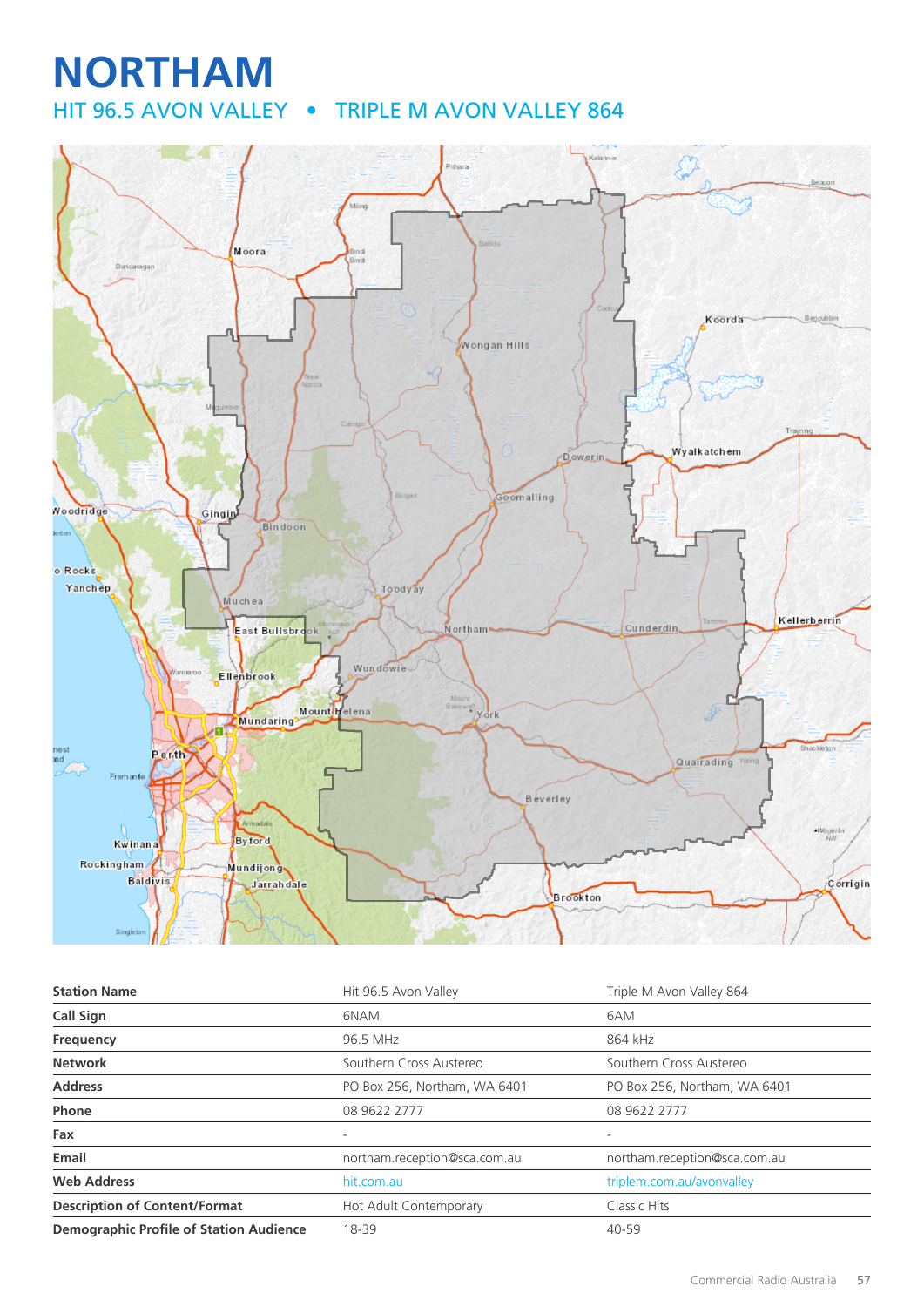## **NORTHAM**

Northam sits on the picturesque Avon River and is less than 100 kilometres to the east of Perth on the Great Eastern Highway. The town is the regional centre of the Avon Valley and is one of the earliest settlements in the Central Wheatbelt.

Nearby is York, the oldest farming community in WA which boasts an excellent range of heritage buildings.

In comparison to the 2011 census, the population within the radio licence area of Northam has increased by 4.98% to 40,972. The birthplace for 76% of the population was Oceania including Australian, New Zealander, Indigenous and Islander persons.

Northam has a Senior High School, C Y O'Connor College of TAFE, Muresk Institute of Agriculture (a division of Curtin University), three primary schools and St Joseph's School. 6,275 people (15%) attended an educational institution in 2016, with 50% of these in infants or primary, 36% attending a secondary educational institution, 8% attending TAFE and 7% attending university or another tertiary institution. Of the 12,475 people (30%) who already have a tertiary qualification, 24% have a degree and 76% have a certificate, diploma or another tertiary qualification.

Northam has a high level of home ownership reflecting the stability of the region. Of the total dwellings (14,076) in Northam, 41% are owned outright and 35% are mortgaged. Private rental properties represent 16% of total dwellings. 21% of the total households in Northam have a household income range between \$21,000 – \$41,999pa, 22% between \$42,000 – \$77,999pa and 11% between \$78,000 – \$103,999pa.

#### **AGRICULTURE**

Northam is the commercial hub for the area's rich farmlands. Farming communities outside Northam primarily produce wheat, barley, and cereal. Over 1 million tonnes of wheat for grain and 1.4 million tonnes of cereal for grain were produced. The region produced over 196 thousand kilograms of avocados.

A range of stock is raised in the area, the most prevalent being sheep, pigs and goats. The properties in the region support nearly 1.2 million sheep and lambs. There are over 33 thousand beef cattle.

#### EMPLOYMENT

The majority (57%) of the labour force of 18,223 is employed full time. Business and manufacturing companies in the region cater to the different requirements of the farming sector. There are a number of local manufacturers of farm equipment, such as fibreglass tanks, steel farm sheds and grain bins, based in the area. Local industries include tourism, grain, sheep and cattle, abbatoirs, foundry, agricultural services, flour mill and quarrying.

The main industries of employment are:

- Agriculture Forestry and Fishing;
- Education and Training/Health Care and Social Assistance;
- Manufacturing/Electricity Gas Water and Waste Services/Construction; and
- Wholesale Trade/Retail Trade/Accommodation and Food Services.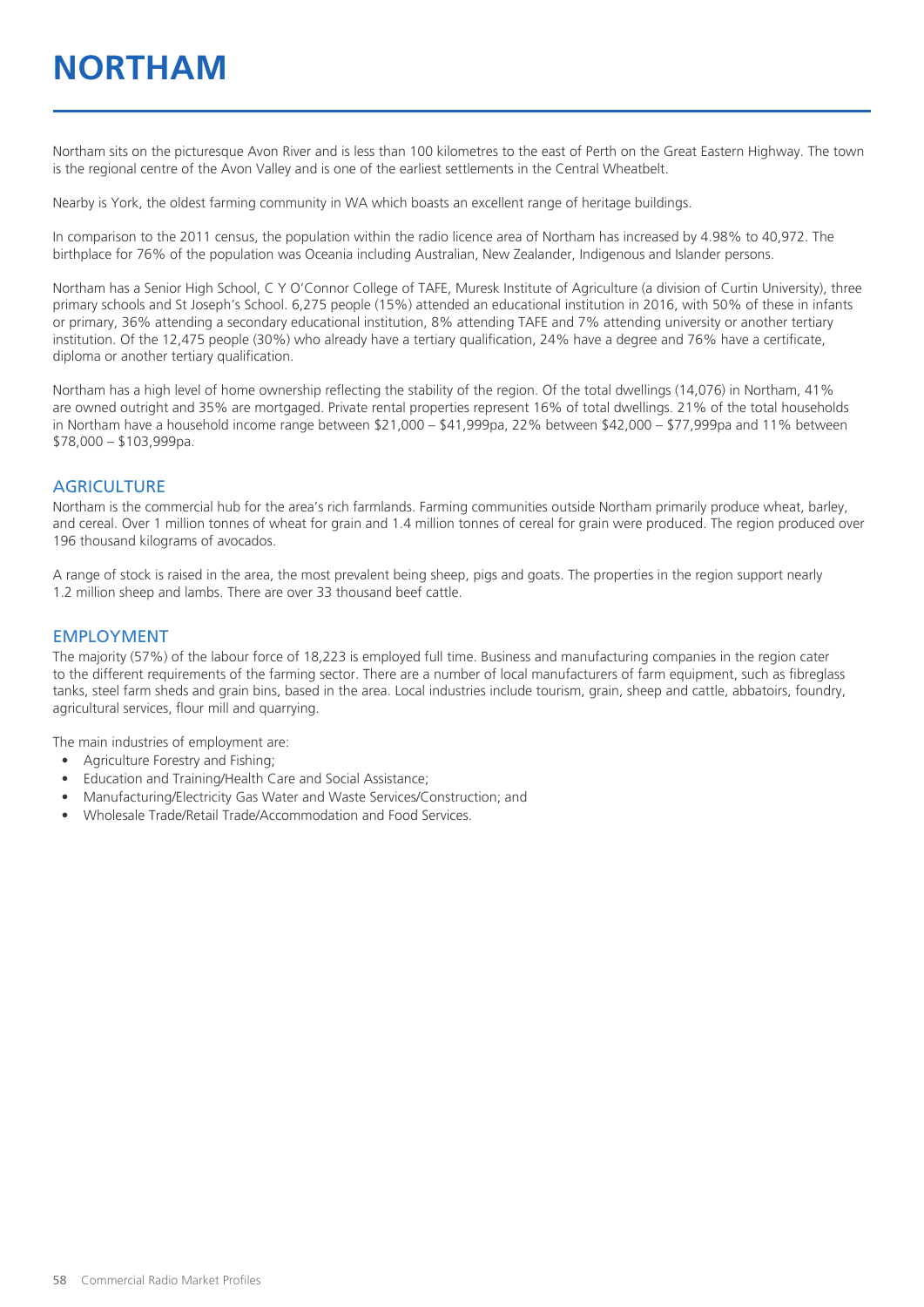# **NORTHAM**

#### AGE COHORTS

| Age                   | Male   | Female | Total  | <b>Market</b><br>population |
|-----------------------|--------|--------|--------|-----------------------------|
| $10 + \gamma$ ears    | 19,661 | 16,590 | 36,251 | 88.48%                      |
| 0-9 years             | 2,423  | 2,298  | 4,721  | 11.52%                      |
| $10-17$ years         | 1,933  | 1,727  | 3,660  | 8.93%                       |
| 18-24 years           | 1,573  | 983    | 2,556  | 6.24%                       |
| 25-39 years           | 4,025  | 2,946  | 6,971  | 17.01%                      |
| 40-54 years           | 4,820  | 4,301  | 9,121  | 22.26%                      |
| 55-64 years           | 3,346  | 3,090  | 6,436  | 15.71%                      |
| 65-74 years           | 2,692  | 2,257  | 4,949  | 12.08%                      |
| 75+ years             | 1,272  | 1,286  | 2,558  | 6.24%                       |
| Total 2011 population | 20,457 | 18,573 | 39,030 |                             |
| Total 2016 population | 22,084 | 18,888 | 40,972 | 100%                        |
| % change 2011-2016    |        |        | 4.98%  |                             |

#### LABOUR FORCE

| <b>Employment classification</b> | Total  | Labour force |
|----------------------------------|--------|--------------|
| Full-time employed               | 10,439 | 57.28%       |
| Part-time employed               | 5,438  | 29.84%       |
| Not stated employed              | 1.176  | 6.45%        |
| Unemployed                       | 1,170  | 6.42%        |
| <b>Total labour force</b>        | 18,223 | 100%         |

#### HOUSEHOLD INCOME

| Income range (pa)       | <b>Total</b> | Occupied<br>dwellings |
|-------------------------|--------------|-----------------------|
| $$0 - $7,749$           | 325          | 2.32%                 |
| $$7,750 - $20,999$      | 744          | 5.31%                 |
| $$21,000 - $41,999$     | 3,005        | 21.44%                |
| $$42,000 - $77,999$     | 3,027        | 21.6%                 |
| $$78,000 - $103,999$    | 1,553        | 11.08%                |
| $$104,000 - $129,999$   | 1,252        | 8.93%                 |
| $$130,000 - $155,999$   | 774          | 5.52%                 |
| $$160,000 - $181,999$   | 439          | 3.13%                 |
| $$182,000 - $207,999$   | 375          | 2.68%                 |
| $$208,000+$             | 689          | 4.92%                 |
| Not stated              | 1,834        | 13.08%                |
| <b>Total households</b> | 14,017       | 100%                  |

#### FAMILY STRUCTURE

| Type of family                | Total  | <b>Total families</b> |
|-------------------------------|--------|-----------------------|
| Couple families - Children    | 4.004  | 38.57%                |
| Couple families - No children | 5,083  | 48.96%                |
| Single parents                | 1.240  | 11.94%                |
| Other families                | 55     | 0.53%                 |
| <b>Total families</b>         | 10,382 | 100%                  |

### **OCCUPATION**

| <b>Employment classification</b>                                     | Total  | <b>Occupations</b> |
|----------------------------------------------------------------------|--------|--------------------|
| Managers/Professionals                                               | 5,570  | 32.88%             |
| Technicians & trade workers/<br>Community & personal service workers | 4,202  | 24.81%             |
| Clerical & administrative workers                                    | 2,009  | 11.86%             |
| Sales workers                                                        | 1,108  | 6.54%              |
| Machinery operators & drivers/Labourers                              | 3,797  | 2242%              |
| Not stated                                                           | 252    | 1.49%              |
| <b>Total</b>                                                         | 16,938 | 100%               |

#### INDUSTRY

| Industry                                                                                                      | <b>Total</b> | Workforce |
|---------------------------------------------------------------------------------------------------------------|--------------|-----------|
| Agriculture, forestry & fishing                                                                               | 3,322        | 19.84%    |
| Mining                                                                                                        | 845          | 5.05%     |
| Manufacturing/Electricity, gas, water &<br>waste services/Construction                                        | 2,447        | 14.62%    |
| Wholesale trade/Retail trade/<br>Accommodation & food services                                                | 2,375        | 14.19%    |
| Transport, postal & warehousing/<br>Information, media & communications                                       | 934          | 5.58%     |
| Financial & insurance services/<br>Rental hiring & real estate services/<br>Administration & support services | 841          | 5.02%     |
| Professional scientific & technical services                                                                  | 487          | 291%      |
| Public administration & safety                                                                                | 1,203        | 7.19%     |
| Education & training/Health care &<br>social assistance                                                       | 2,761        | 16.49%    |
| Arts & recreation services                                                                                    | 126          | 0.75%     |
| Other services                                                                                                | 584          | 3.49%     |
| Not stated                                                                                                    | 815          | 4.87%     |
| Total                                                                                                         | 16,740       | 100%      |

#### ANNUAL HOUSEHOLD EXPENDITURE

| <b>Product or service</b>            | $$000's$ (pa) |
|--------------------------------------|---------------|
| Food & non-alcoholic beverages       | 175,556       |
| Alcoholic beverages                  | 22,736        |
| Clothing & footwear                  | 30,796        |
| Household furnishings & equipment    | 44,621        |
| Furniture & floor covering           | 15,176        |
| Household appliances                 | 11,706        |
| Household services & operation       | 31,643        |
| Medical care & health expenses       | 71,113        |
| Motor vehicle purchase               | 22,130        |
| Motor vehicle running costs          | 102,148       |
| Recreation                           | 130,924       |
| Recreational & educational equipment | 30,737        |
| Holidays                             | 58,350        |
| Personal care                        | 21,642        |